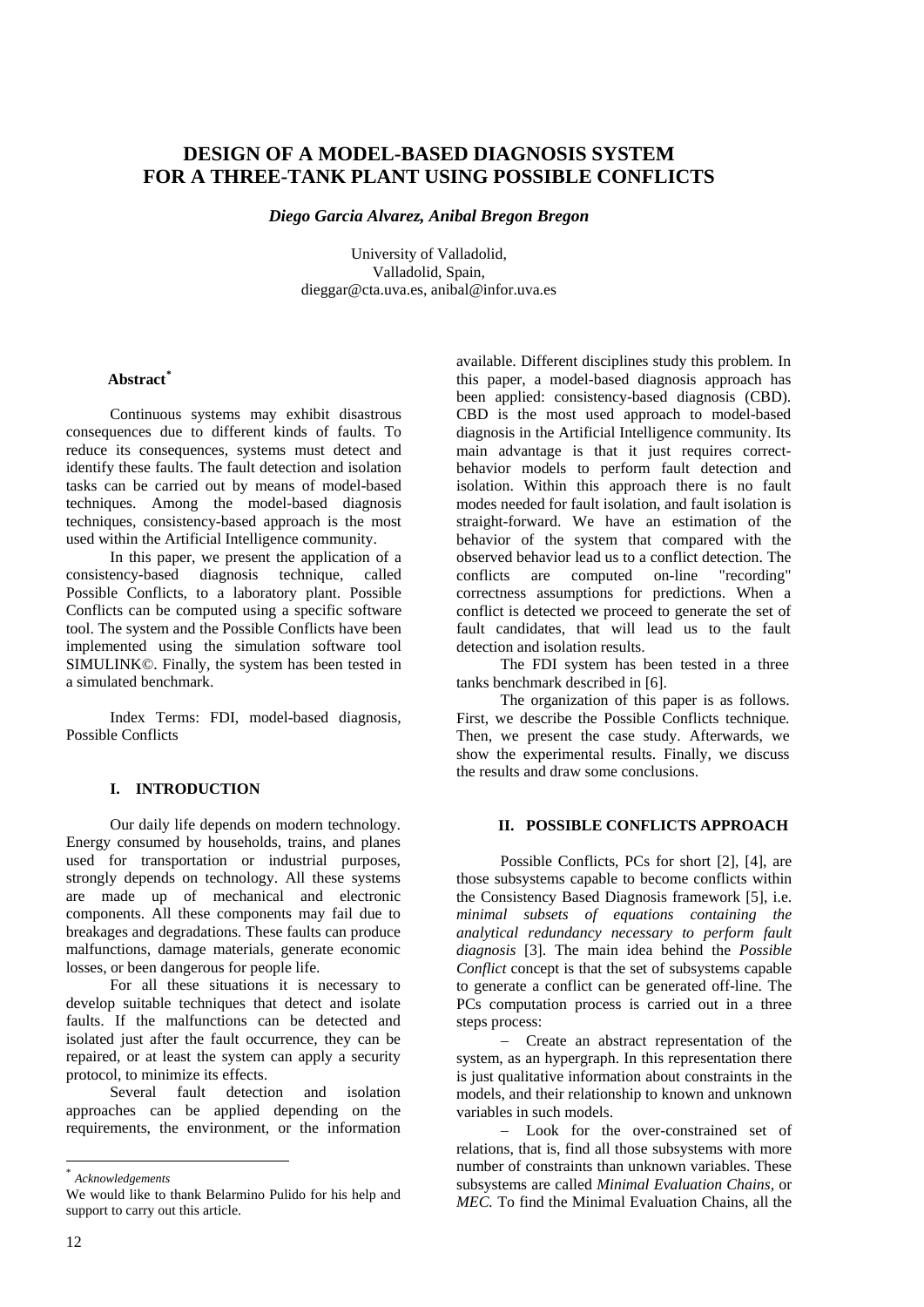partial subhypergraphs in the system capable to generate an estimation of an observed variable or a double estimation over a non-observed variable, have to be found.

Search for every possible way the system can be solved using local propagation. Each possible way is called a Minimal Evaluation Model, or MEM, and it can be used to predict the behavior of a subsystem.

Since conflicts will arise only when models are evaluated with available observations, the set of constraints in a Minimal Evaluation Model is called a Possible Conflict, PC. Each MEM describes an executable model, which can be used to perform fault detection. If there is a discrepancy between predictions from those models and current observations, the Possible Conflict would be responsible for such a discrepancy and should be confirmed as a real conflict. Afterwards, diagnosis candidates are obtained from conflicts following Reiter's theory [5].

As pointed out in [4], the set of MEMs generated with this approach is equivalent to the set of conflicts computed by the GDE.

# **III. CASE STUDY**

#### *A. Description of the system*

The approach has been tested in a laboratory plant (fig. 1). A description of this plant can be found in [6].



Fig. 1. Three-tank system

This plant is made up of three cylindrical tanks  $T_1$ ,  $T_2$  and  $T_3$  with cross section A. The tanks are connected in series with one another by cylindrical pipes (q13 and q23) with a cross section  $S_n$ . In tank  $T_2$  there is a outflow pipe. The outflowing liquid is collected in a big tank. This tank supplies the pumps P1 and  $P_2$ , which introduce liquid into tanks T1 and  $T_2$  (q1 and q2). Each of the pumps are governed by a digital level controller. The three liquid levels h1,  $h_2$  and  $h_3$  are measured via physical sensors. The numerical values of physical parameters of the system are listed in the Appendix.

#### *B. Mathematical model*

A mathematical model can be developed describing the three-tank system dynamic behavior. The level of tanks can be calculated through mass balance:

$$
c_1 : \dot{h}_1 = \frac{q_1 - q_{13}}{A} \tag{1}
$$

$$
c_2 : \dot{h}_3 = \frac{q_{13} - q_{32}}{A} \tag{2}
$$

$$
c_3 : \dot{h}_2 = \frac{q_2 - q_{32} - q_{20}}{A} \tag{3}
$$

Using the Torricelli law, flows across the connecting and outlets pipes can be calculated:

$$
c_4:q_{13}=aS_n sign(h_1-h_3)\sqrt{2g|h_1-h_3|}\qquad(4)
$$

$$
c_5:q_{32} = aS_n sign(h_3 - h_2)\sqrt{2g|h_3 - h_2|} \quad (5)
$$

$$
c_6: q_{20} = aS_n \sqrt{2gh_2} \,, \tag{6}
$$

where  $a -$  is the scaling constant for the relation between the cross-section of the connecting and outlets pipes and the mass flow going thought them, *g–* is the gravity constant.

We also have to take into account the observational model of the system.

Levels can be read in sensors

$$
c_7: h_1 = yh_1, \tag{7}
$$

$$
c_{8}:h_{2}=yh_{2},\qquad \qquad (8)
$$

$$
c_{9}:h_{3}=yh_{3},\qquad \qquad (9)
$$

where  $yh_i$  – is the level signal reading on sensors.

To take into account the temporal information, for practical reasons (i.e. the estimation of the derivative is a hard process), we decided to use integral causality in the equations modeling the dynamic information:

$$
c_{10}:h_1 = \int h_1 \tag{10}
$$

$$
c_{11} : h_2 = \int h_2 \tag{11}
$$

$$
c_{12}: h_3 = \int h_3 \tag{12}
$$

*C. Faults considered*

The faults considered are listed in the following list:

- − **fh1, fh2** and **fh3**: faults in level sensors.
- $-$  **ft1, ft**<sub>2</sub> and **ft**<sub>3</sub>: leakage in tanks  $T_1$ ,  $T_2$  and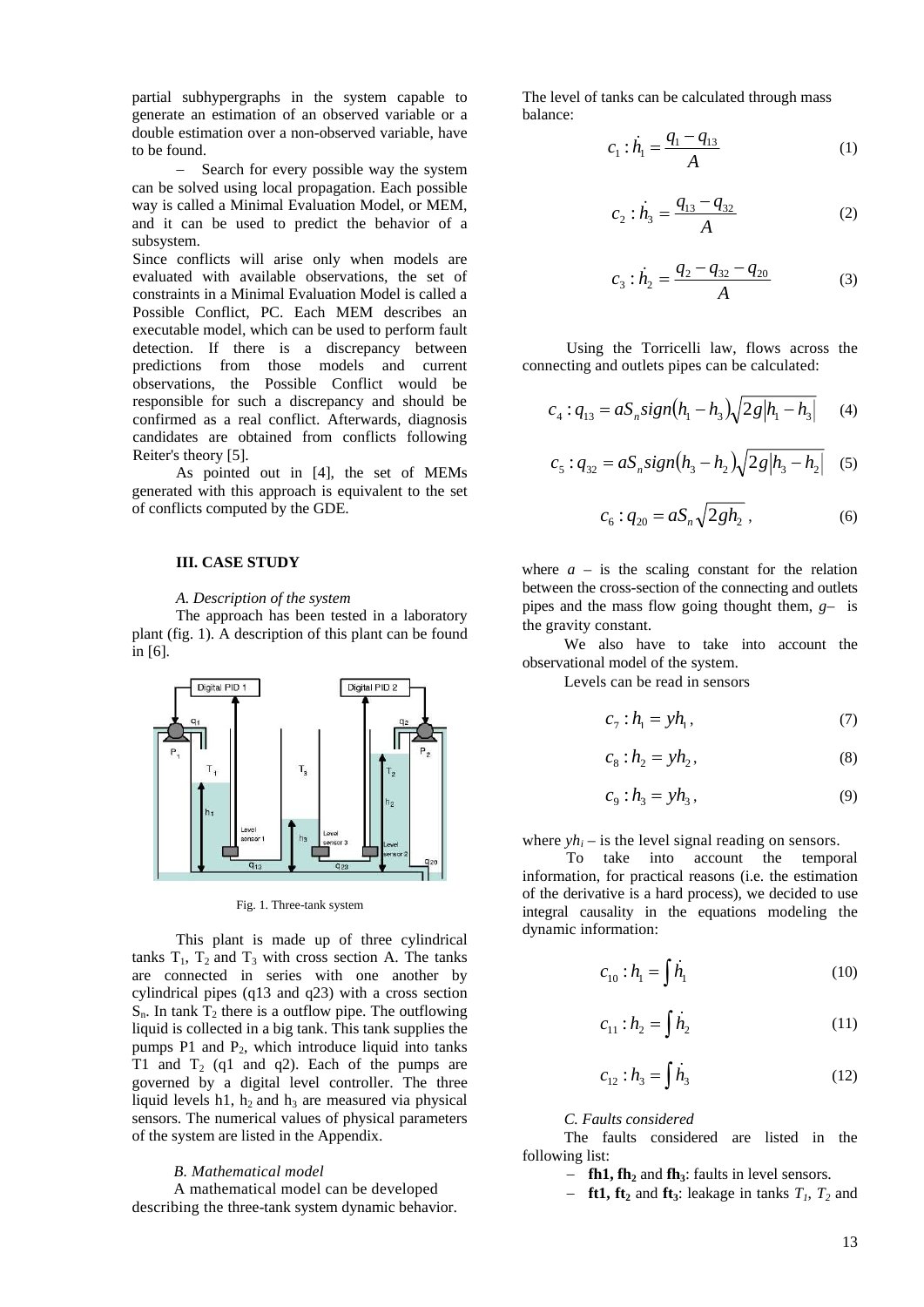*T3,* respectively.

− **fb13, fb32** and **fb20**: blockage in pipes *q13, q32* and *q20*

These faults have been simulated using SIMULINK© software tool too. User can introduce faults choosing the fault arising time and the fault magnitude.

#### **IV. EXPERIMENTAL RESULTS**

*A. Design of the model-based diagnosis system* We carried out the PCs computation. They can be automatically generated using a software tool [1], called PCs. This tool uses a description of the physical system as input, and calculates the set of possible conflicts, moreover provides a text and graphic description about how the simulation model should be implemented. In fig. 2 a graphic description of these PCs is shown.



Fig. 2. Graphic representation of a Possible Conflict

Table 1

Possible Conflicts and equations found for the laboratory plant

| <b>PCs</b>                    | cuations                         | Estimate                  |
|-------------------------------|----------------------------------|---------------------------|
| $\overline{\mathbf{PC}}_1$    | $c_1, c_{10}, c_2, c_4,$         | $\mathbf{h_{1}}$          |
|                               | $c_{12}, c_3, c_9,$              |                           |
|                               | $c_{11}, c_6, c_5$               |                           |
| $\overline{\mathrm{PC}_2}$    | $c_1, c_{10}, c_2, c_7,$         | $\overline{\text{h}}_{2}$ |
|                               | $c_{12}, c_3, c_4,$              |                           |
|                               | $c_{11}, c_6, c_5$               |                           |
| $\overline{\mathrm{PC}}_3$    | $c_1, c_{10}, c_2, c_4,$         | $_{\rm h_3}$              |
|                               | $c_{12}, c_3, c_5,$              |                           |
|                               | $c_{11}, c_6, c_8$               |                           |
| $\overline{\mathbf{PC}}_4$    | $c_1, c_{10}, c_4, c_7, c_9$     | hı                        |
| $\overline{\mathrm{PC}}_5$    | $c_1$ , $c_{10}$ , $c_2$ , $c_4$ | $_{\rm h_3}$              |
|                               | $c_{12}, c_5, c_9, c_8$          |                           |
| $\overline{\mathrm{PC}_6}$    | $c_2, c_{12}, c_4, c_5,$         | $_{\rm h_3}$              |
|                               | $c_9, c_7, c_8$                  |                           |
| $\overline{\mathrm{PC}_{7}}$  | $c_1, c_{10}, c_2, c_7,$         | $\mathbf{h_{1}}$          |
|                               | $c_{12}, c_5, c_4, c_8$          |                           |
| $\overline{\mathrm{PC}_8}$    | $c_2, c_{12}, c_4,$              | $\mathbf{h_{2}}$          |
|                               | $c_3, c_5, c_7,$                 |                           |
|                               | $c_{11}, c_6, c_8$               |                           |
| $\overline{\mathrm{PC}}_{9}$  | $c_2, c_{12}, c_4,$              | $_{\rm h_3}$              |
|                               | $c_3, c_9, c_7,$                 |                           |
|                               | $c_{11}, c_6, c_5$               |                           |
| $\overline{\mathrm{PC}}_{10}$ | $c_3, c_{11}, c_5,$              | $\mathbf{h_{2}}$          |
|                               | $c_6, c_8, c_9$                  |                           |

We have found the set of possible conflicts shown in table 1. In the table, second column shows the set of constraints used in each possible conflict, which are minimal with respect to the set of constraints. Third column indicates the estimated variable for each possible conflict.

The last step is to generate the Fault Signature Matrix (FSM). This matrix is shown in table 2.

Table 2 Fault Signature Matrix (FSM)

|                               |   |   |   |   |   |   |   | fh <sub>1</sub>  fh <sub>2</sub>  fh <sub>3</sub>  ft <sub>1</sub>  ft <sub>2</sub>  ft <sub>3</sub>  fb <sub>13</sub>  fb <sub>32</sub>  fb <sub>20</sub> |
|-------------------------------|---|---|---|---|---|---|---|------------------------------------------------------------------------------------------------------------------------------------------------------------|
| ${ \bf P}\mathbf C_1$         |   |   | O |   |   |   |   |                                                                                                                                                            |
| ${\bf PC_2}$                  | 0 |   | 0 |   |   |   |   | 1                                                                                                                                                          |
| $\overline{\mathrm{PC}}_3$    | O |   |   |   |   |   |   |                                                                                                                                                            |
| $\overline{\mathbf{PC}}_4$    |   |   |   |   |   |   |   | 0                                                                                                                                                          |
| $\overline{PC}_5$             | 0 |   |   |   | 0 |   |   | 0                                                                                                                                                          |
| $\overline{\mathbf{PC}}_6$    |   |   |   | 0 | 0 |   |   | 0                                                                                                                                                          |
| $\overline{\mathrm{PC}}_7$    |   |   | 0 |   | O |   |   | 0                                                                                                                                                          |
| $\overline{\mathrm{PC}}_8$    |   |   | O | 0 |   |   |   |                                                                                                                                                            |
| $\overline{\mathrm{PC}}_9$    |   | 0 |   | 0 |   |   |   |                                                                                                                                                            |
| $\overline{\mathrm{PC}}_{10}$ | 0 |   |   | 0 |   | 0 | 0 |                                                                                                                                                            |

#### *B. SIMULINK implementation*

To implement Possible Conflicts, first step is to build a simple model for each equation. Input variables  $(q_1, q_2, yh_1, yh_1$  and  $yh_1$ ) are connected to simulation model. Each equation is implemented using SIMULINK©blocks, and encapsulated in equation blocks. Figure 4 shows an example of equation *c4*.

When the model of the system was implemented, we proceed to the Possible Conflicts implementation. These models are built connecting the equations blocks and taking care of the causality of the system shown in the graphic representation of a Possible Conflict generated with the tool PCs. All this Possible Conflicts generate a residual each one.

Residuals should be equal to zero in nominal situation and trigger off when the fault arises. As we consider noise in the measurements, we select a threshold to avoid false alarms produced by the noise. Comparing the residuals triggers with columns of faults signature matrix the faults can be isolated. Figure 5 shows the simulation results.

### **V. CONCLUSIONS**

This paper has presented the design and implementation of a model-based diagnosis system for a three-tank plant using Possible Conflicts.

Possible Conflicts computation, and the implementation of the plant and the FDI system using SIMULINK©, has been described.

The Fault Signature Matrix (FSM) has been calculated using the approach presented and has been tested in a benchmark. The system has been able to detect and isolate the nine considered faults.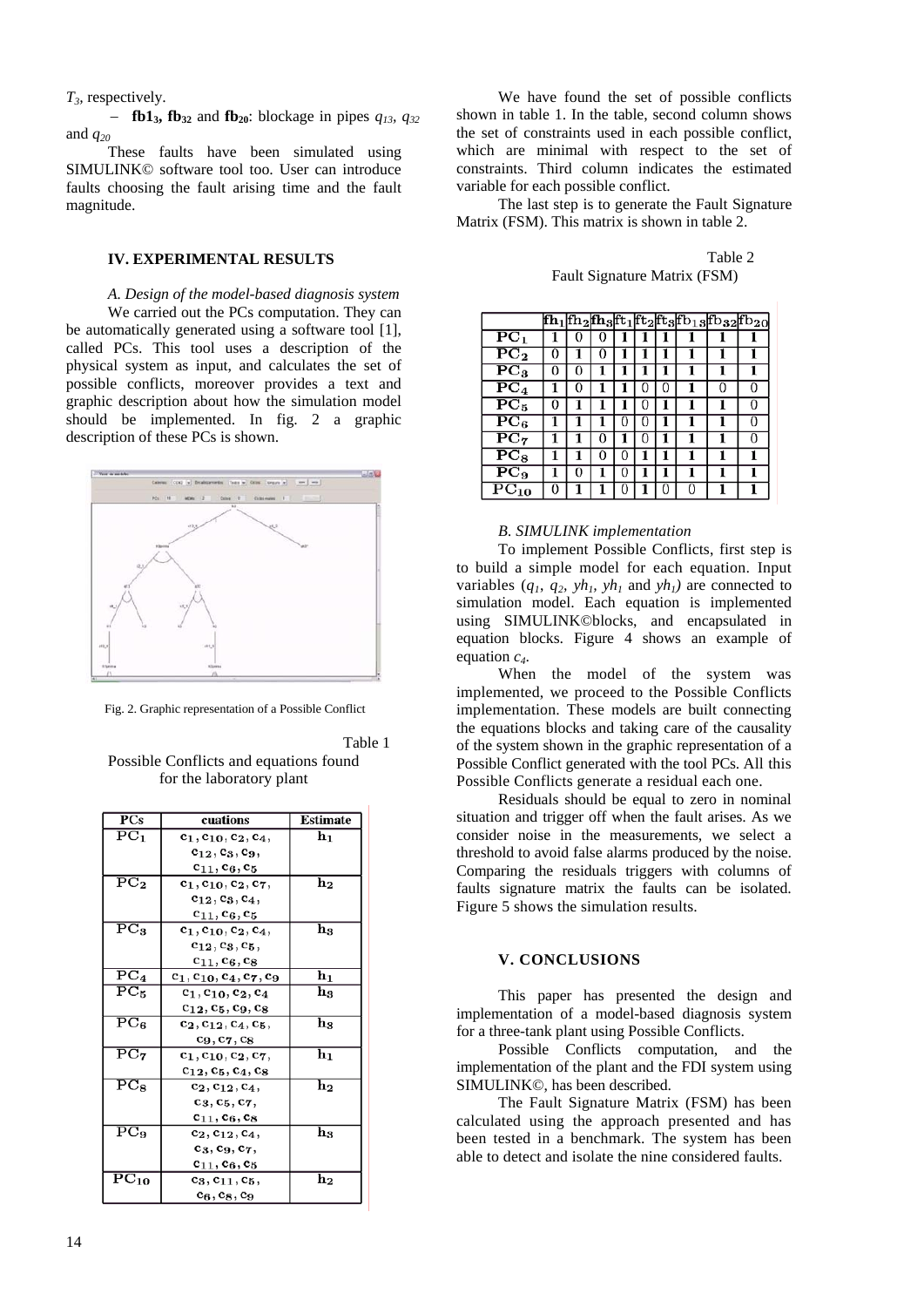# **APPENDIX**

Parameters of the three tank system:  $A = 0.0154 \text{m}^2 S_n = 5 \cdot \text{Hr}^5 \text{m}^2$ 

### **REFERENCES**

- [1] R. Lajo, "Herramienta configurable para el calculo del conjunto de posibles conflictos," Master's thesis, E.T.S. de Ingenier<sup>7</sup>a Informatica de la Universidad de Valladolid, Valladolid, Febrero 2007.
- [2] B. Pulido, "Posibles conflictos como alternativa al registro de dependen-cias en l´ınea para el diagnostico de sistemas continuos," PhD, E.T.S.I. Informatica. Universidad de Valladolid, Valladolid, Febrary 2001.
- [3] B. Pulido and C. Alonso, "An alternative approach to dependency-recording engines in consistency-based diagnosis," in *Artificial Intelligence: Methodology, Systems, and Applications. Ninth International Conference (AIMSA-00),* ser. Lecture Notes in Artificial Intelligence. Berlin, Germany: Springer Verlag, 2000, vol. 1904, pp. 111-120, (This is a corrected version of the work presented at DX'99).
- [4] B. Pulido and C. Alonso-Gonzalez, "Possible conflicts: a compilation technique for consistency-based diagnosis," *"IEEE Trans. on Systems, Man, and Cybernetics. Part B: Cybernetics",* vol. 34, no. 5, pp. 2192-2206, 2004.
- [5] R. Reiter, "A theory of diagnosis from first principles," *Artificial Intelligence,* vol. 32, pp. 57-95, 1987.
- [6] A. Zolghadri, D. Henry, and M. Monsion, "Design of nonlienar observers for fault diagnosis: a case study," *Control Engineering Practice,* vol. 4, no. 11, pp. 1535- 1544, 1996.



Fig. 3. Graphic representation of equation c4



Fig. 4. Graphic representation of equation PC4